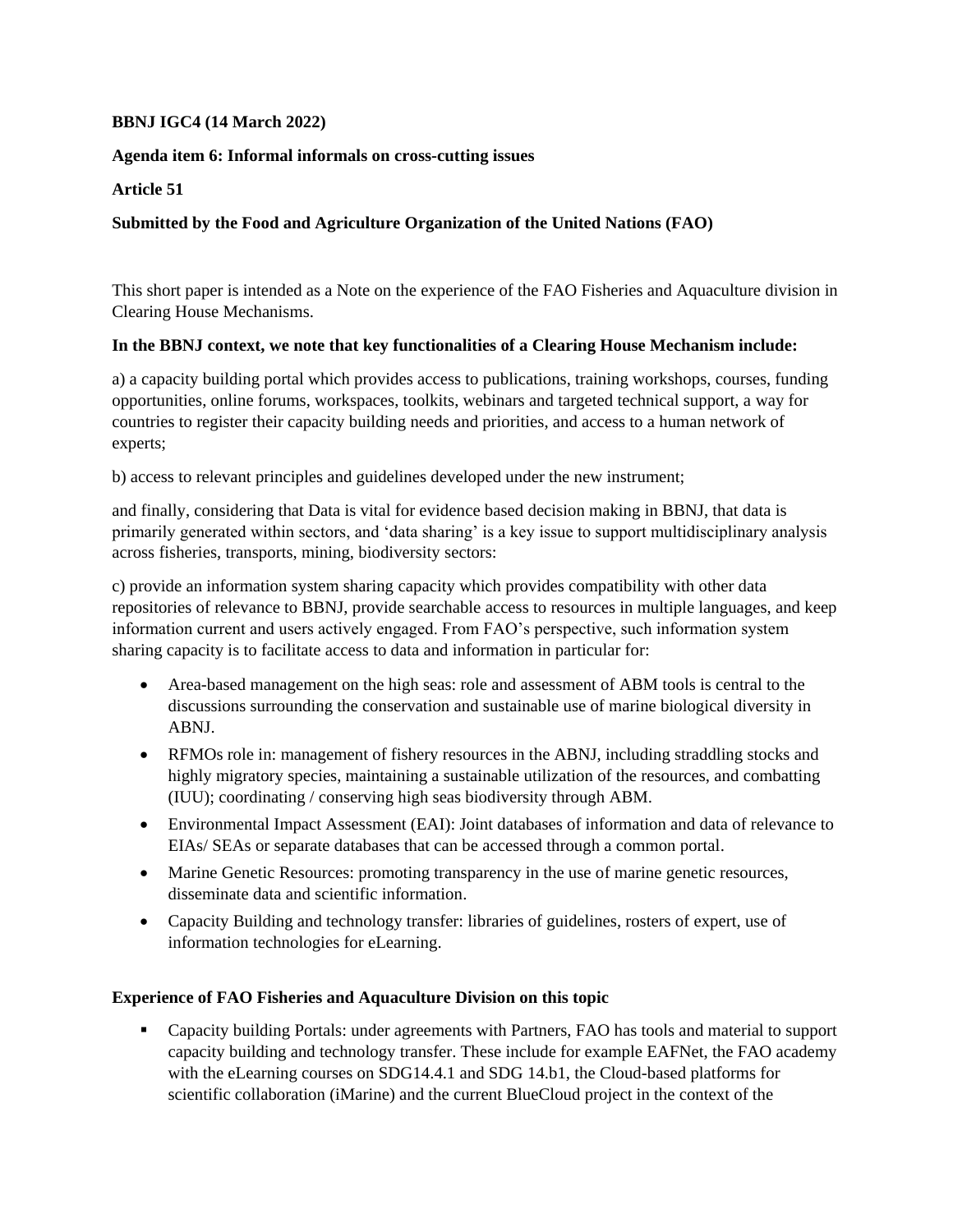European Open Science Cloud (EOSC); o The dissemination through FAO's website of International Agreements such as the Compliance Agreement, the Port States Measures Agreement, International Plans of Actions, International Guidelines, etc.

- FAO/fisheries has very significant information systems assets relevant to BBNJ, relevant information sharing experience in particular with RFMOs, and an extensive experience of collaboration with other international organizations for systems' interoperability (e.g. with the IMO for vessels' data, or iMarine platform for science for EAF). FAO Fisheries information systems relevant to the high seas amount to 23 databases, and up to 30 through collaborations and partnerships. These traverse a range of topics including Regulations, Fishing activity, Fishery resources, biology, Biodiversity.
- FAO information systems and sharing agreements developed with RFMOs address:
	- o the management and monitoring of fishery resources in the ABNJ (RFBs, FIRMS/GRSF; FIRMS Tuna Atlas), and combatting IUU (CLAV, GR),
	- o databases of Information and data relevant to Environmental Impact Assessments (VME-DB, Database of measures on conservation and management of sharks).
- FAO's collaborations for systems interoperability inform how Area Based Management can be supported by cross-institutions decision making tool (e.g. iMarine data access and sharing policies; PAIMS - Protected Areas Information Management System).
- FAO is developing a new information system on Aquatic Genetic Resources (AqGR), which will contribute to promote transparency in the use of marine genetic resources.
- Under various programs, and notably under the cross-agencies action "Digital innovation Handin-Hand with fisheries and ecosystems scientific monitoring" of the UN decade of Ocean Science, FAO has collaborations on innovative digital technologies, including e.g. for Vessels Transmitted Information, or Remote sensing automated detection of Aquaculture Cages.

# **Challenges and opportunities**

#### Challenges:

- Clearing/sharing information in context where i) such info stems from multiple sectors, ii) big data and other emerging technologies1 make irruption from both public and private investments without clear processes.

- New technologies can infringe on privacy, run the risk of breaking established monitoring and management frameworks, may not automatically result in efficient controls on activities.

# Opportunities:

- BBNJ offer prospect to expand on existing fisheries information sharing mechanisms, adding topics on new and emerging technologies for fisheries monitoring.

- BBNJ offers opportunity of setting-up governance mechanism for clearing/sharing data or information under BBNJ.

- Discuss pros and cons of various approaches:

o CHM: if there is a well-defined objective, a CHM can be effective for a while, unfortunately these objectives are often not well defined and the topics are too broad and require too much info.